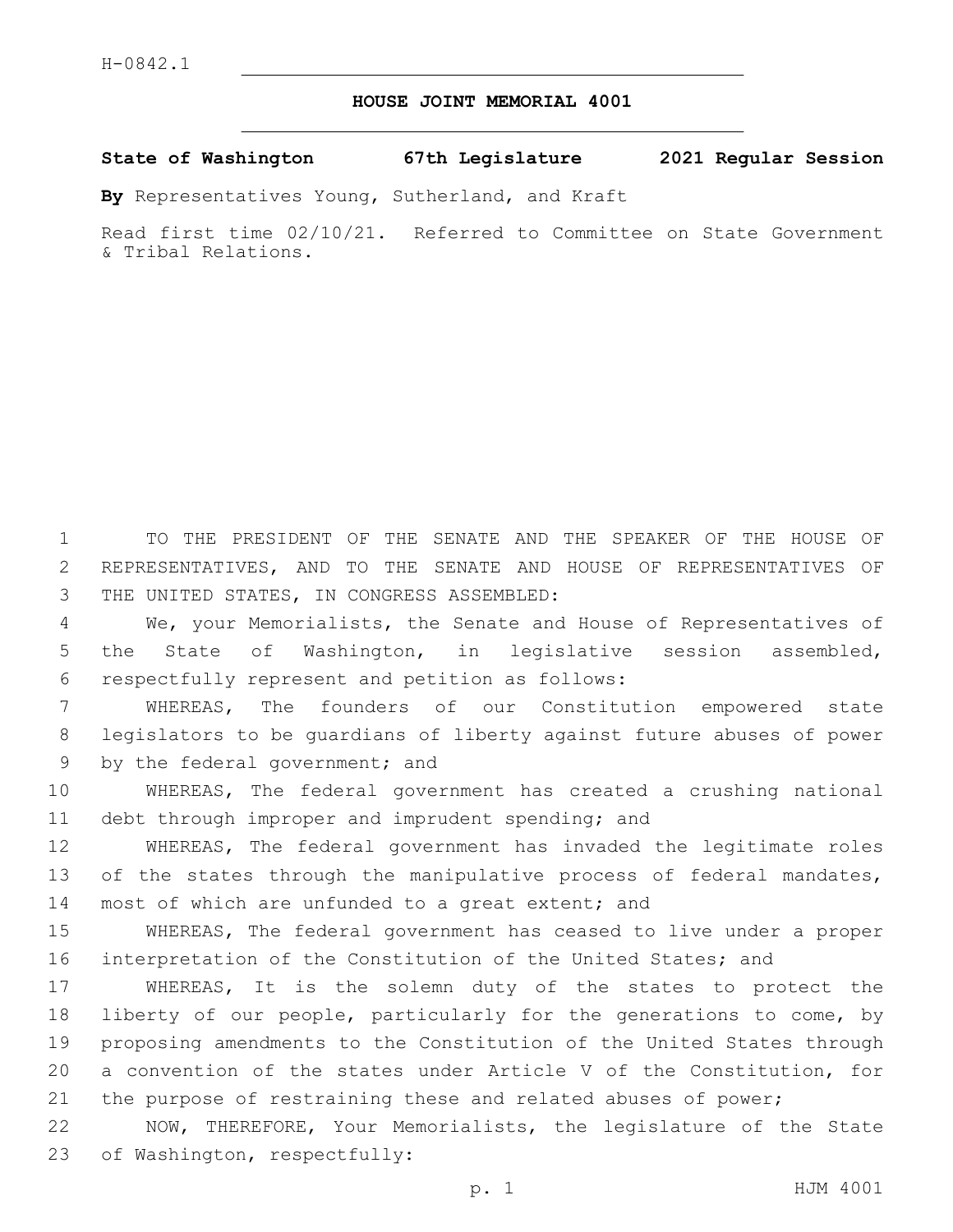(1) Apply to Congress, under the provisions of Article V of the Constitution of the United States, for the calling of a convention of the states limited to proposing amendments to the Constitution of the United States that impose fiscal restraints on the federal government, limit the power and jurisdiction of the federal government, and limit the terms of office for its officials and for 7 members of Congress; and

 (2) Adopt this application expressly subject to the following 9 reservations, understandings, and declarations:

 (a) An application to the Congress of the United States to call an amendment convention of the states pursuant to Article V of the United States Constitution confers no power to Congress other than the power to call such a convention. The power of Congress to exercise this ministerial duty consists solely of the authority to name a reasonable time and place for the initial meeting of a 16 convention.

 (b) Congress shall perform its ministerial duty of calling an amendment convention of the states only upon the receipt of applications for an amendment convention for the substantially same purpose as this application from two-thirds of the legislatures of 21 the several states.

 (c) Congress does not have the power or authority to determine any rules for the governing of an amendment convention of the states called pursuant to Article V of the United States Constitution. Congress does not have the power to set the number of delegates to be sent by any state to such a convention, nor does it have the power to name delegates to such a convention. The power to name delegates remains exclusively within the authority of the legislatures of the 29 several states.

 (d) By definition, an amendment convention of the states means that states must vote on the basis of one state, one vote.

 (e) An amendment convention of the states convened pursuant to this application must be limited to consideration of the topics specified herein and no other. This application is made with the express understanding that an amendment that in any way seeks to amend, modify, or repeal any provision of the Bill of Rights shall not be authorized for consideration at any stage. This application is void ab initio if ever used at any stage to consider any change to 39 any provision of the Bill of Rights.